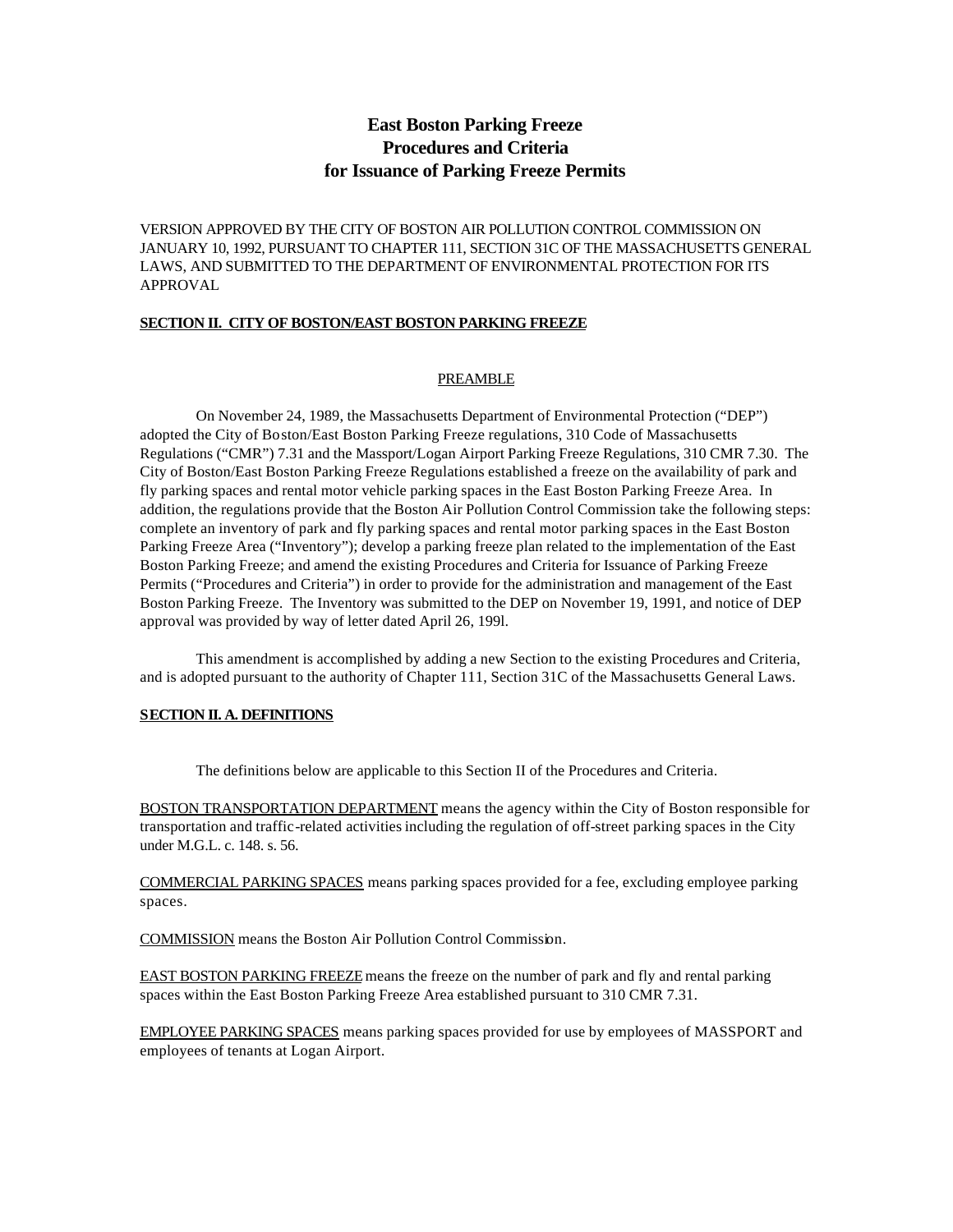MASSPORT/LOGAN AIRPORT PARKING FREEZE means the freeze on the number of commercial and employee parking spaces within the Logan Airport Parking Freeze Area established pursuant to 310 CMR 7.30.

MOTOR VEHICLE means any equipment or mechanical device propelled primarily on land by power other than muscular power but does not mean railroad and railway engines and cars, vehicles operated by the system known as trolley motor or trackless trolley, or devices used for domestic purposes.

PARK AND FLY PARKING SPACES means privately owned and operated off-street parking spaces located in the East Boston Parking Freeze Area provided for use by Logan Airport air travelers and visitors.

PARKING FREEZE means a limitation on the number of parking spaces available for specific uses within a specific geographic area.

PARKING SPACE means that area of public or private property that is designated or used for the parking or storage of one motor vehicle, excluding the areas use for the loading and unloading of goods.

RENTAL MOTOR VEHICLE PARKING SPACES means off-street parking spaces for rental/leased passenger motor vehicles at a facility owned, operated and/or leased by a motor vehicle rental company.

## **SECTION II. B. EAST BOSTON PARKING FREEZE AREA**

The boundary of the East Boston Parking Freeze Area, as established in 310 CMR 7.31 (1) (b), is as follows:

Beginning at the point where Waldemar Avenue meets Walley Street and continuing in a westerly direction along Waldemar Avenue to the William McClellan Highway and continuing in a northwesterly direction in a straight line to the Chelsea River;

then southwesterly along the high water line of the River to the Boston Inner Harbor; then continuing generally southeasterly along the high water line of the Harbor to the Logan Airport boundary; then following along the westerly boundary of the Airport, (which in this area runs generally northwesterly along Maverick Street, northeasterly along Geneva Street, and southeasterly, northeasterly, northwesterly around Memorial Stadium) to the Massachusetts Bay Transportation Authority (MBTA) Blue Line right-of -way, just north of the Blue Line Airport Station;

then northeasterly along the Blue Line right-of-way to the southerly edge of property known as the Robie Industrial Park;

then easterly, northerly and westerly along the boundary of said Park and extending along an imaginary straight line to the MBTA Blue Line right-of-way;

then northeasterly along the Blue Line right-of-way and the Airport boundary, in the vicinity of the southerly end of Moore Street

then southeasterly along the airport boundary to the high water mark of the harbor; then northeasterly along the high water mark of the Harbor to the Belle Isle Inlet,

then generally northerly along the Belle Isle Inlet to Bennington Street in East Boston; then southwesterly along Bennington Street to the intersection with Leverett Avenue;

then northwesterly along an imaginary straight line to the point of beginning (the "East Boston Parking Freeze Area"). In the event that property described herein as Robie Industrial Park shall be owned and leased by Massport at some point in the future, then at the time of such purchase or lease, the Robie Industrial Park parcel shall become part of the Logan Airport Parking Freeze. Area.

#### **SECTION 11 C. RESPONSIBILITIES OF THE BOSTON AIR POLLUTION CONTROL COMMISSION**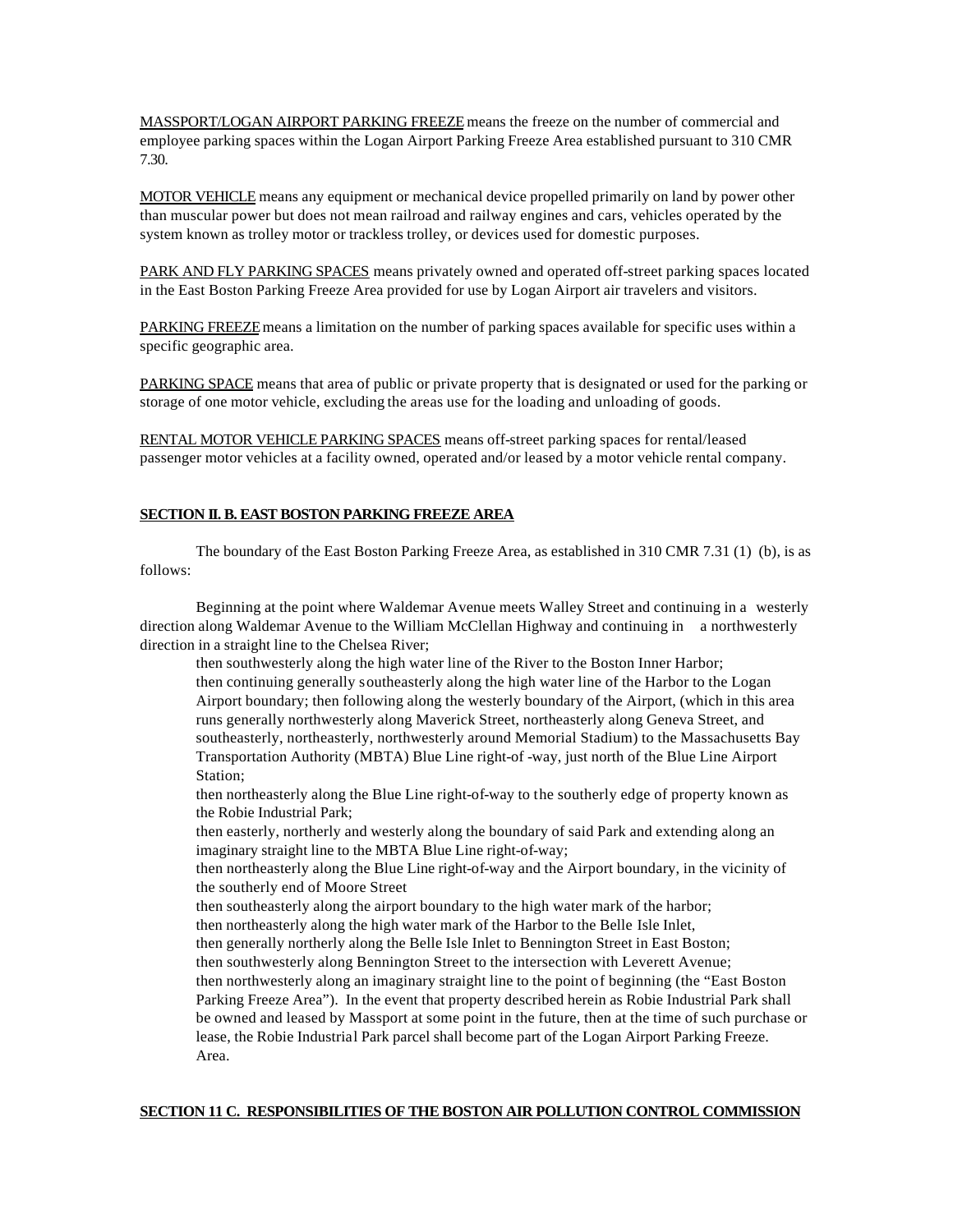(1) The Boston Air Pollution Control Commission ("Commission") is a five (5) member body established pursuant to the City of Boston Code, Ordinances, Chapter 7, Section 2. It is provided full jurisdiction to regulate and control atmospheric pollution under Chapter 111, Section 31C of the Massachusetts General Laws and other applicable laws-ordinances and regulations.

(2) The Commission shall, by majority vote, approve, disapprove or approve with conditions all applications for Parking Freeze Permits under this Section II of the Procedures and Criteria, provided, however, that it may delegate its authority as provided herein.

(3) The Commission shall have the power to enforce the provisions of these Procedures and Criteria and the provisions of 310 CMR 731, as amended, and to modify, amend or rescind its approval of a Parking Freeze Permit.

(4) The Commission or its designed may, as far as they deem it necessary in carrying out the provisions herein, enter upon any lands subject to a permit at reasonable times in order to conduct inspections related to compliance with the terms and conditions of a Parking Freeze Permit.

(5) The Commission shall coordinate and administer the City of Boston/East Boston Parking Freeze ("East Boston Parking Freeze"). In carrying out this responsibility, the Commission shall perform, or cause to be performed, the following duties, among others:

- (a) Maintain to the extent possible, complete and accurate records which indicate the current inventory of park and fly and rental motor vehicle parking spaces within the East Boston Parking Freeze Area, and the current number and location of park and fly and rental motor vehicle parking spaces which may be available for allocation pursuant to these Procedures and Criteria;
- (b) Process all applications for Parking Freeze Permits;

(c) Prepare an annual report to the Regional Administrator of the Environmental Protection Agency and the Commissioner of the DEP; and

(d) Consult with and seek the assistance of other appropriate agencies and departments of the city, state, and federal governments, including the Boston Redevelopment Authority, the Boston Transportation Department and the Mayor's Office.

## **SECTION II. D. GENERAL PRINCIPLES FOR APPLICATION OF PARKING FREEZE**

(1) No Owner, operator or lessee of park and fly parking spaces or rental motor vehicle parking spaces shall allow for the parking of motor vehicles in excess of the number of park and fly parking spaces or rental motor vehicle parking spaces available for use on the effective date of 310 CMR 7.31, which is set forth in the Inventory, and/or as set forth in the Parking Freeze Permit ("Permit"). The total number of park and fly parking spaces available for use as of the effective date of 310 CMR 7.31 is two thousand four hundred and seventy five (2,475). The total number of rental motor vehicle parking spaces available for use as of the effective date of 310 CMR 7.31 is four thousand and twelve (4,012).

(2) No owner, operator or lessee shall operate, construct or modify a parking facility without first obtaining the applicable Permit from the Commission under the provisions of this Section II of the Procedures and Criteria, provided, however, that where a parking facility is listed in the Inventory, said facility must file an application for an Initial Permit within sixty (60) days from the effective date hereof, and obtain the Permit no later than one hundred and twenty (120) days from the effective date hereof.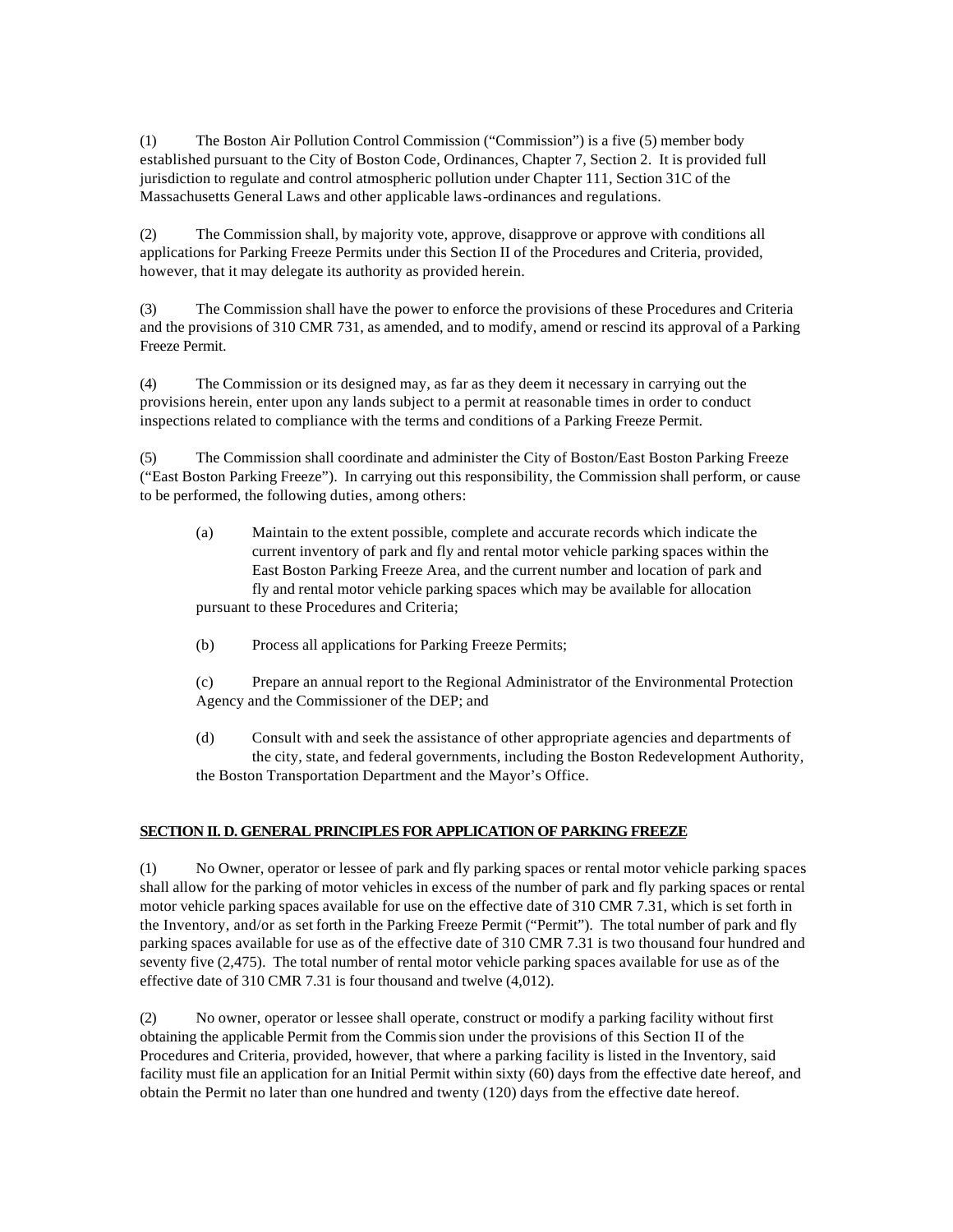(3) A parking facility shall include the entire operation conducted by an operator without regard to the number of locations where the operation may be conducted, unless the Commission determines that one or more of the locations require a separate Permit. This determination will be based upon the daily volumes of motor vehicles entering or leaving any location and the impact on the adjacent street network, and the number of parking spaces at any location.

(4) A Permit issued hereunder shall, unless sooner suspended or evoked, expire on the first day of July in the year next succeeding the year in which it takes effect, or on such earlier date as may be specified in the Permit. A Permit may be suspended or revoked as provided herein.

(5) Permits may be approved only by the Commission, provided that the Commission may delegate its authority to Commission staff to approve Renewal Permits and to issue conditional approval for any Permit, subject to the Commission's final approval, for a period of up to three (3) months.

(6) There shall be four (4) types of Permits as follows:

(i) Initial Permit is a permit issued to parking facilities listed in the Inventory prepared by the Commission and approved by the DEP. Such permits shall be approved by the Commission provided that the parking facility is listed in the Inventory and the application is properly completed.

(ii) Renewal Permit is permit issued to a current Permit holder when there is no change, as provided in (iii) below, in the operation of the parking facility. Such permits shall be approved by the Commission where there is no change, as provided in (iii) below, in the operation of the parking facility, in place of submitting a new application, permitees may submit a signed copy of the Certification Form provided by the Commission.

(iii) Modified Permit is a permit issued to the holder of an Initial Permit or a Renewal Permit where there is a change in the operation of the parking facility that

(a) adversely impacts or contributes to traffic congestion to local and arterial streets or (b) results in the relocation of all or a significant portion of permitted parking spaces. Without limitation, any of the following changes may require a Modified Permit: a change in the physical location of the parking facility; or a change in the vehicular ingress or egress at any of the locations of a parking facility. The operational activities conducted in a parking facility shall not be considered in determining whether there is a change in the operation of a parking facility.

(iv) New Permit is a permit issued to the operator of a parking facility where the parking spaces are allocated from the inventory of available parking spaces that may be established hereunder

(7) Prior to filing a Modified Permit application, the holder of an Initial Permit or a Renewal Permit may request a determination from the Commission as to whether any proposed change in the operation of the parking facility will require the issuance of a Modified Permit.

(8) Any modification or closing of a parking facility which reduces the number of parking spaces available at a parking facility shall be reported to the Commission in writing, specifying the exact number and location of parking spaces eliminated.

(9) Where either park and fly parking spaces or rental motor vehicle parking spaces are eliminated, the Commission may establish an inventory that consists of one (l) parking space for every two (2) parking spaces eliminated for each category of parking spaces and may, following a public hearing, reallocate these parking spaces pursuant to the procedures set forth herein. Eliminated parking spaces cannot be transferred between owners, operators or leasees.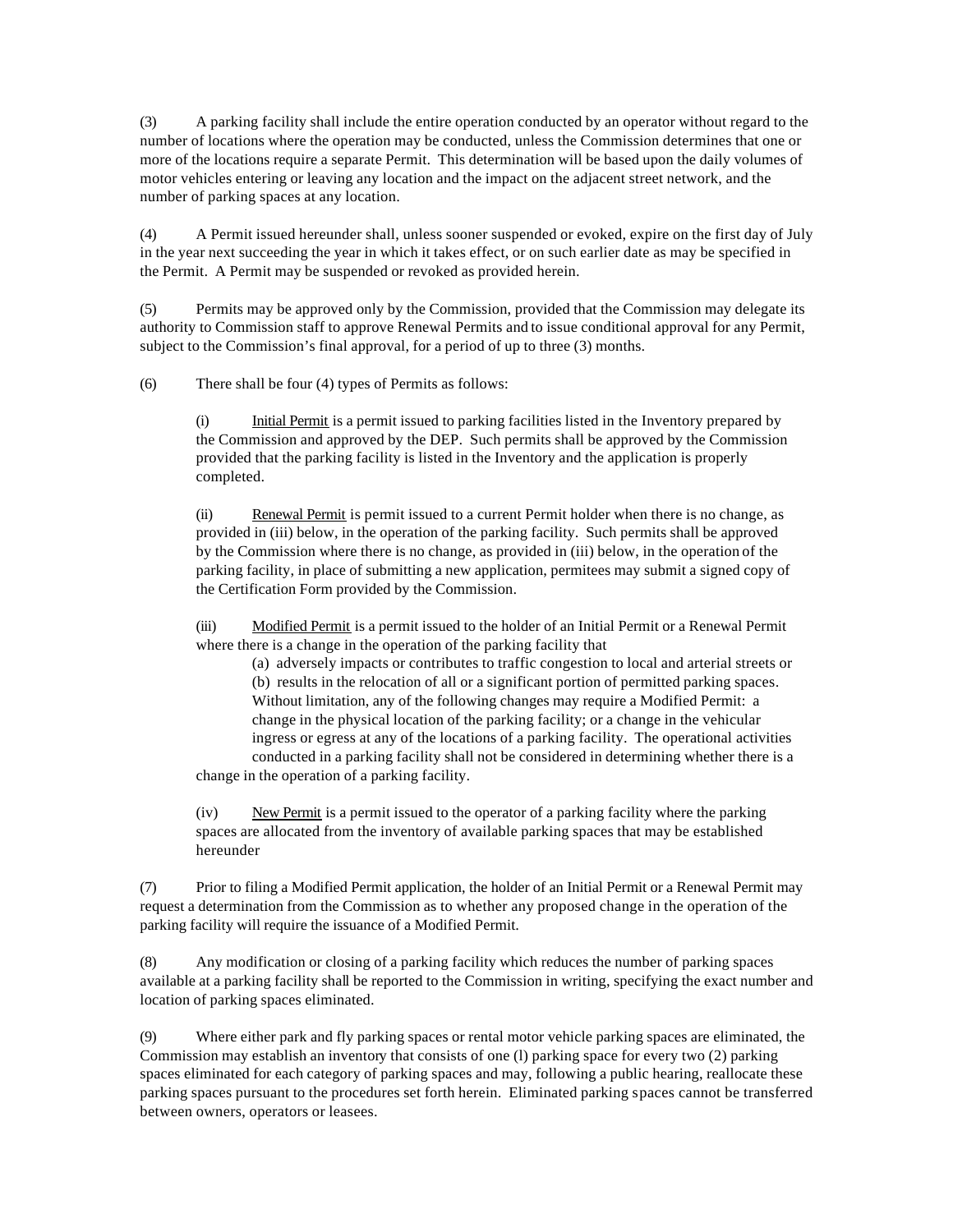(10) In determining the number parking spaces that are available for reallocation, only park and fly and rental motor vehicle parking spaces which have been physically eliminated may be counted, provided, however, that the elimination of parking spaces by way of governmental action, including, land variance or zoning and land use requirements, shall not be considered.

(11) No Permit shall be issued unless the applicant has obtained all necessary building, occupancy, or change of use permits that may be required, provided, however, that the permit has been issued with the stated condition that the approval must be obtained within a reasonable period of time.

(12) The operation, construction or modification of a parking facility authorized pursuant to a Permit issued hereunder shall be carried out in accordance with the site plan and design submitted with the application. The Commission shall approve any change in said plan or design prior to the applicant undertaking such operation, construction or modification.

(13) Open air parking spaces, subject to the provisions of Section 56 of Chapter 148 of the General Laws, shall comply with the City of Boston Transportation Department's Rules Regulating Open-Air Parking Spaces.

## **SECTION II. E. PERMIT APPLICATION AND HEARING PROCESS**

(1) All Permits, other than Renewal Permits, may be issued only by way of filing an application on a form prescribed by the Commission. Every permit application shall be submitted on the attached form (see Appendix IIA). All information and required design and site plans shall be furnished. Four (4) copies of every application for a Permit and the design and site plans shall be submitted to the Boston Air Pollution Control Commission, Boston City Hall, Room 802, Boston, MA 0220l. If an application is incomplete in any respect, it may be rejected. The application for Renewal Permits may be made by way of submission of the attached Certification Form (see Appendix IIB).

(2) Initial and Renewal Permits may be approved, by vote of the Commission, without a hearing. New Permits may be issued only following a hearing by the Commission. Modified Permits may be issued without a hearing by the Commission. The Commission shall hold hearings on applications from time to time as necessary. Hearings may be conducted only by a quorum by the Commission, which shall be a majority of the members of the Commission. The Commission may, by majority vote, continue a hearing. Approval of permits shall be by a majority vote of its members.

(3) Permits approval is subject to compliance with the provisions of these Procedures and Criteria, 310 CMR 7.31 and the terms and conditions in the Permit, which shall include the maximum number of parking spaces permitted at a parking facility. Modified Permits and New Permits may be subject to additional conditions including, without limitation, the number of parking spaces, the location of the parking facility and the location of the ingress and egress to said facility.

(4) Applications for New Permits will be approved within twenty one (21) days of receipt by the Commission, provided that the parking facility is listed in the Inventory and the applications are complete. Applications for Renewal Permits shall be reviewed and approved within twenty-one (21) days of receipt by the Commission provided that the applications are complete and there is no change in the operation of the parking facility, as provided in Section II, D. 6. (iii), above.

(5) Applications for Modified Permits or New Permits must be received at least twenty one (21) days prior to the next scheduled hearing will be considered at that date. Applications received less than twenty one (21) days prior to the next hearing will be considered at the following hearing.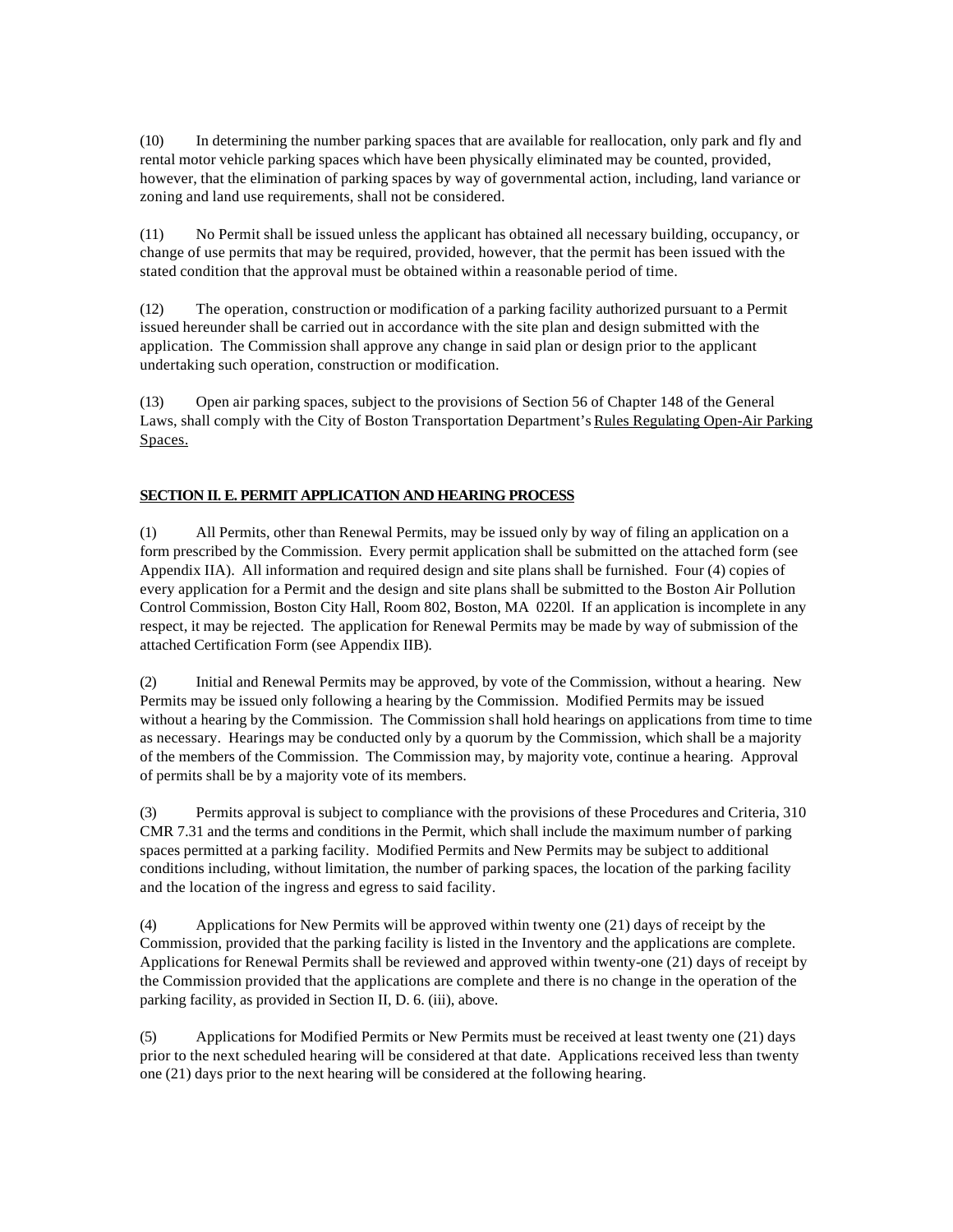(6) The Commission shall provide the applicant a Notice of Public Hearing which must be published by the applicant, at its expense, in an East Boston newspaper of general circulation. The notice shall set forth a specific hearing date not less than ten (10) days and not more than twenty one (21) days from the date of publication, as well as the time and place of such hearing; shall provide a brief description of the application; and shall indicate that a copy of the application(s) is available for public inspection at the office of the City of Boston Environment Department. A copy of the Notice, as published, and the date, page and name of the publication shall be submitted to the Commission at least seven (7) days prior to the hearing. A copy of the Notice shall also be submitted to the Office of Neighborhood Services and to each District City Councilor representing any part of the East Boston Parking Freeze area not less than ten (10) days prior to the hearing date. The applicant shall make reasonable efforts to provide abutters with a copy of the Notice at least seven (7) but not more than twenty one (21) days prior to the hearing. Evidence of these efforts shall be supplied to the Commission prior to the hearing date. Abutters shall include the owners of property that directly abuts any parking facility location, and the owners of property within three hundred (300) feet from the property line of any location.

(7) The Commission shall notify the Regional Administrator of the Environmental Protection Agency (EPA) and the Commissioner of the DEP of the time and place of all hearings.

(8) To the extent practicable, the Commission shall, within seven (7) days before the hearing date, send to each applicant who has submitted a complete and timely application a joint staff report which analyzes the application, presents transportation and planning facts and data relevant to the criteria set out in Section II. F., and highlights any further information required in order to make full assessment of the application. Any applicant who has filed an incomplete or late application shall be so notified at the time.

(9) Within twenty-one (21) days after the hearing, the Commission shall, based upon the criteria set forth in Section II.F. and in consideration of the information contained in the application and presented at the public hearing, approve or disapprove the Permit application, or approve the Permit application with conditions. The Commission's findings and determination shall be in writing and shall indicate the location of the parking facility, and the number of permitted parking spaces.

(10) The Commission shall cause to be made a record of its proceedings indicating the vote of its members upon each question.

(11) Fees for processing Permit applications shall be as follows:

(i) Initial Permits and Renewal Permits: \$50 for parking facilities with up to 500 parking spaces \$75 for parking facilities with between 501 and 1,000 parking spaces; and \$125 for parking facilities with more than 1,000 parking spaces.

(ii) Modified Permits: \$100 for parking facilities with up to 500 parking spaces; \$150 for parking facilities with between 501 and 1,000 parking spaces; and \$250 for parking facilities with more than 1,000 parking spaces.

(iii) New Permits: \$200 for parking facilities with up to 500 parking spaces; \$300 for parking facilities with between 50l and 1,000 parking spaces; and \$500 for parking facilities with more than 1,000 parking spaces.

Payment therefore must accompany the Permit application and shall be by way of check payable to the City of Boston.

In addition, the applicant shall be responsible for the costs of the advertising fees associated with the publication of the notice of hearing.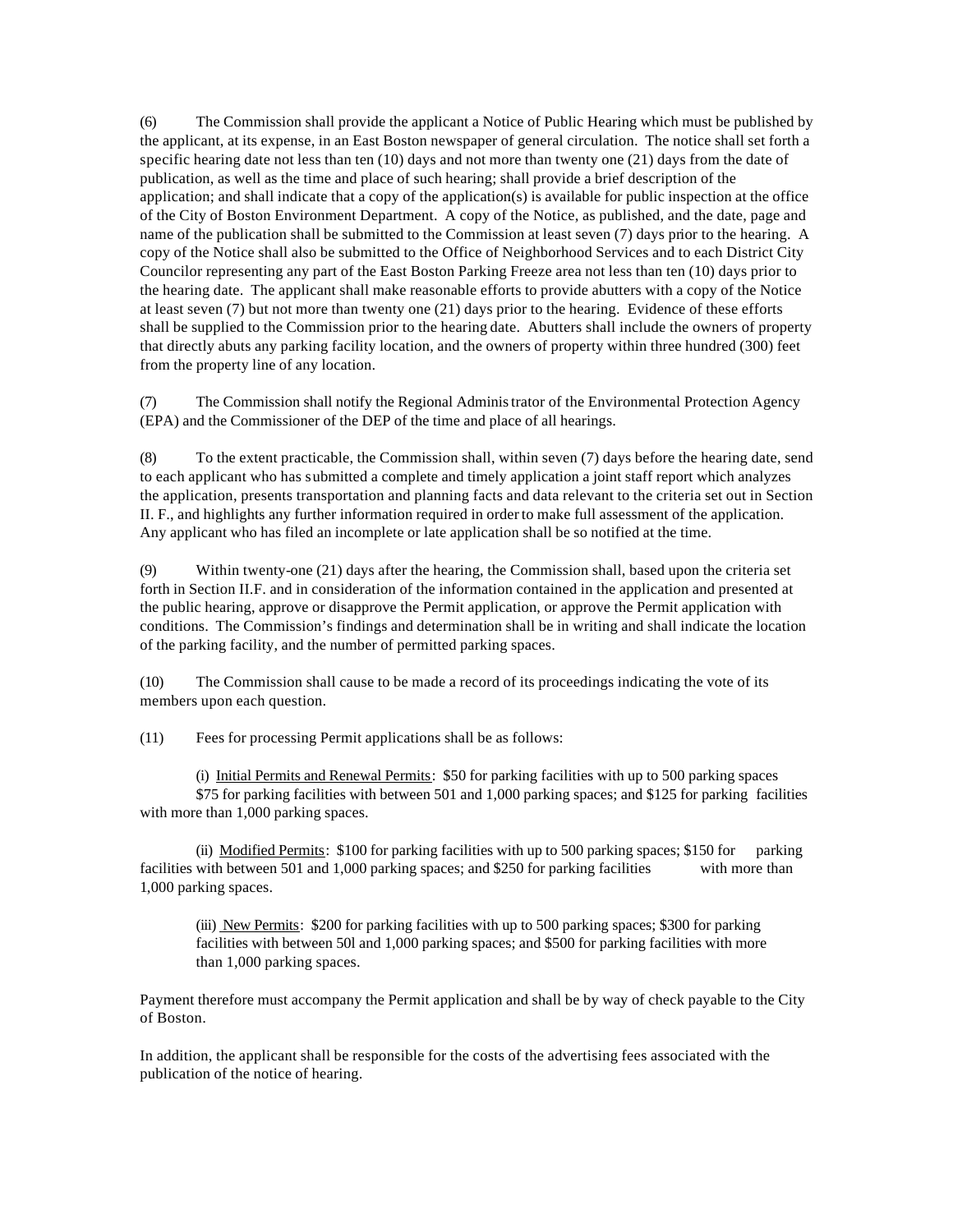## **SECTION II F. CRITERIA FOR ISSUANCE OF PARKING FREEZE PERMITS**

The Commission shall apply the following criteria to its review and approval of Modified Permits and New Permits: the extent to which, the location of a facility, the anticipated number of vehicles and the times at which vehicles will enter and leave a facility during the course of each day, the turning movements required for vehicles that enter and leave a facility, the anticipated vehicular volumes on streets in the vicinity of a facility, the existing background vehicular volumes on streets in the vicinity of a facility, pedestrian volume counts in the vicinity of a facility, accident experience in the vicinity of a facility, and other factors including, without limitation, vehicle miles traveled with the East Boston Parking Freeze Area by vehicles utilizing a parking facility, adverse impacts or contributions to air pollution or traffic congestion on local and arterial streets.

## **SECTION II. G. PROCEDURE FOR THE RELOCATION OF PARKING SPACES FROM THE EAST BOSTON PARKING FREEZE AREA TO THE MASSPORT/LOGAN AIRPORT PARKING FREEZE AREA**

Park and fly parking spaces may be relocated from the East Boston Parking Freeze Area to the Massport/Logan Airport Parking Freeze area only where Massport has taken steps provide for in the plan developed pursuant to the provisions of 310 CMR 7.30 and 7.31. No such relocation shall be available where park and fly parking spaces are eliminated in the East Boston Parking Freeze Area for any other reason including, but not limited to: recision or nonrenewal of a permit by the Commission; a taking of property by any governmental body that results in the reduction of parking spaces; or where a Permit holder does not seek renewal of its Permit.

## **SECTION II. H. ENFORCEMENT PROCEEDINGS**

(1) The provisions of these Procedures and Criteria and of 310 CMR 7.31., and the terms and conditions in the Permits issued hereunder, shall be enforced by the Commission or its designee by way of the provisions provided herein or by filing an action in a court of competent jurisdiction in accordance with Massachusetts law. The Commission is not required to commence or complete the enforcement provisions provided herein prior to seeking enforcement by filing a court action.

(2) Permits may be suspended or revoked as set forth in this Section II. H., provided, however, that where an alleged violation threatens the public health or welfare, Permits may be suspended or revoked prior to initiating the procedures herein. Enforcement measures shall take into consideration the severity and frequency of the violation. Where enforcement includes the suspension or revocation of the Permit it shall be implemented in a progressive manner, as follows: the first violation may result in a suspension or revocation of a Permit for not more than five (5) days; the second violation may result in a suspension or revocation of not more than ten (10) days; and the third violation may result in a suspension or revocation of a Permit for not more than fifteen (15) days. Further violations may result in the indefinite suspension or revocation of the Permit.

(3) Violations shall be punished by a fine of fifty dollars (\$50) for the first offense and one hundred dollars (100) for each subsequent offense. Each day on which a violation exists shall constitute a separate offense.

(4) If the Commission or its designee takes cognizance of a violation of the provisions herein, including the terms and conditions of the Permits issued hereunder or of 310 CMR 7.31, the Commission or its designee may, as an alternative to instituting criminal proceedings, utilize the procedures provided under Chapter 40, Section 21 D of the Massachusetts General Laws.